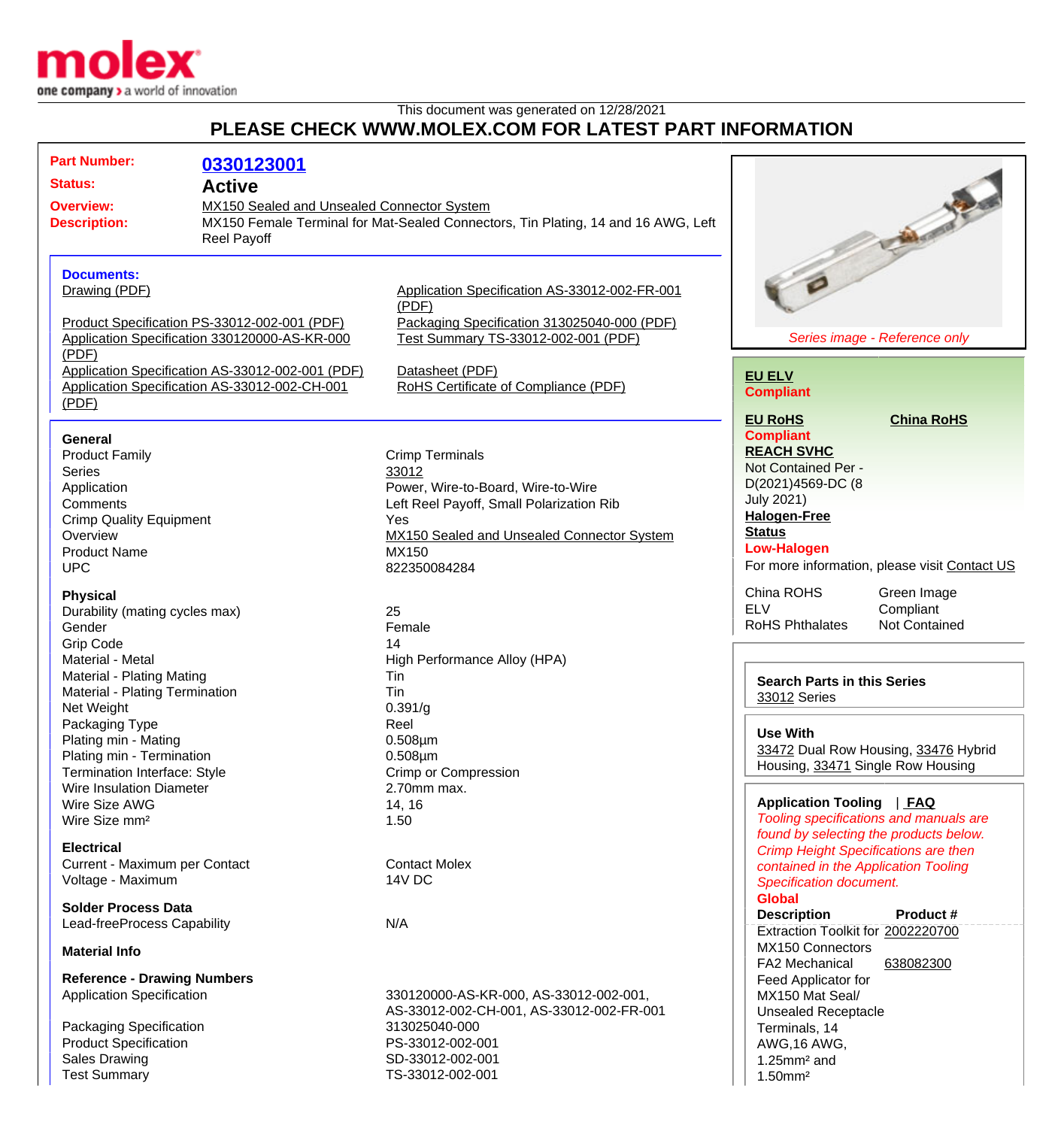FA2 Pneumatic Feed Applicator for MX150 Mat Seal/ Unsealed Receptacle Terminals, 14 AWG, 16 AWG, 1.25mm² and 1.50mm² [638082310](http://www.molex.com/molex/products/datasheet.jsp?part=active/0638082310_APPLICATION_TOOLIN.xml) PremiumGrade Hand Crimp Tool for MX150 Female Terminals, 14-16 AWG [638115900](http://www.molex.com/molex/products/datasheet.jsp?part=active/0638115900_APPLICATION_TOOLIN.xml) PremiumGrade Hand Crimp Tool for MX150 Female Terminals for 1.00mm² and 1.50mm² Metric Wires [638116100](http://www.molex.com/molex/products/datasheet.jsp?part=active/0638116100_APPLICATION_TOOLIN.xml) Extraction Tool for [638131500](http://www.molex.com/molex/products/datasheet.jsp?part=active/0638131500_APPLICATION_TOOLIN.xml) MX150L, MX150, PT Bulb Socket, iGrid, SPOX, and Wire-to-Motor Terminals FineAdjust Applicator [639040600](http://www.molex.com/molex/products/datasheet.jsp?part=active/0639040600_APPLICATION_TOOLIN.xml) for SRC Connector using MX150 Receptacle Terminals, 1.50mm² wires FineAdjust Applicator [639040700](http://www.molex.com/molex/products/datasheet.jsp?part=active/0639040700_APPLICATION_TOOLIN.xml) for SRC Connector using MX150 Receptacle Terminals, 2.00mm² wires **ServiceGrade** Hand Crimp Tool for MX150 Crimp Terminals, 14-22 AWG [640160133](http://www.molex.com/molex/products/datasheet.jsp?part=active/0640160133_APPLICATION_TOOLIN.xml)

## This document was generated on 12/28/2021 **PLEASE CHECK WWW.MOLEX.COM FOR LATEST PART INFORMATION**